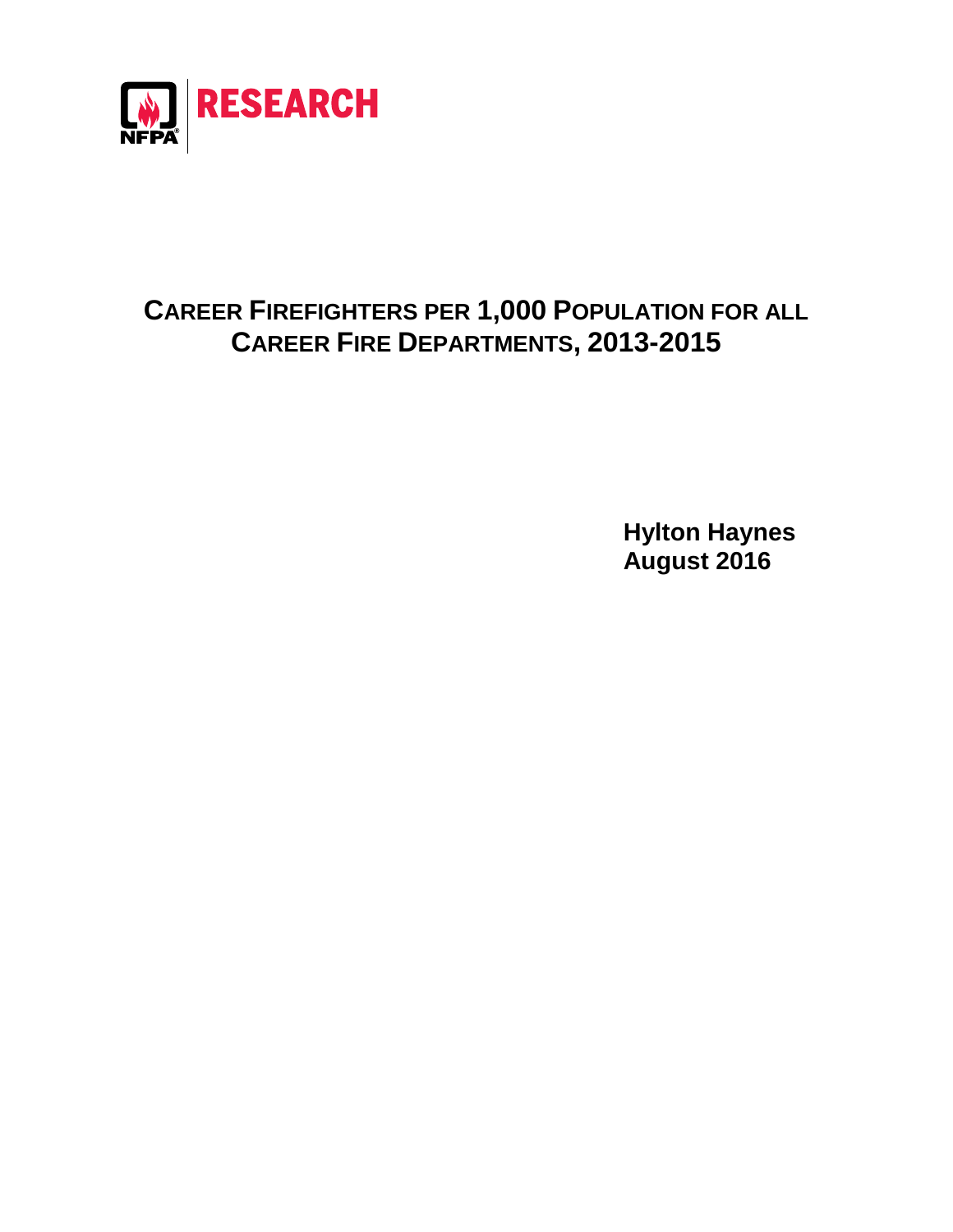Copies of this analysis are available from:

National Fire Protection Association One-Stop Data Shop 1 Batterymarch Park Quincy, MA 02169-7471 www.nfpa.org e-mail: osds@nfpa.org phone: 617-984-7451

NFPA Index No. 2729

## Copyright© 2016, National Fire Protection Association, Quincy, MA

This custom analysis is prepared by and copyright is held by the National Fire Protection Association. Notwithstanding the custom nature of this analysis, the NFPA retains all rights to utilize all or any part of this analysis, including any information, text, charts, tables or diagrams developed or produced as part hereof in any manner whatsoever as it deems appropriate, including but not limited to the further commercial dissemination hereof by any means or media to any party. Purchaser is hereby licensed to reproduce this material for his or her own use and benefit, and to display this in his/her printed material, publications, articles or website. Except as specifically set out in the initial request, purchaser may not assign, transfer or grant any rights to use this material to any third parties without permission of NFPA.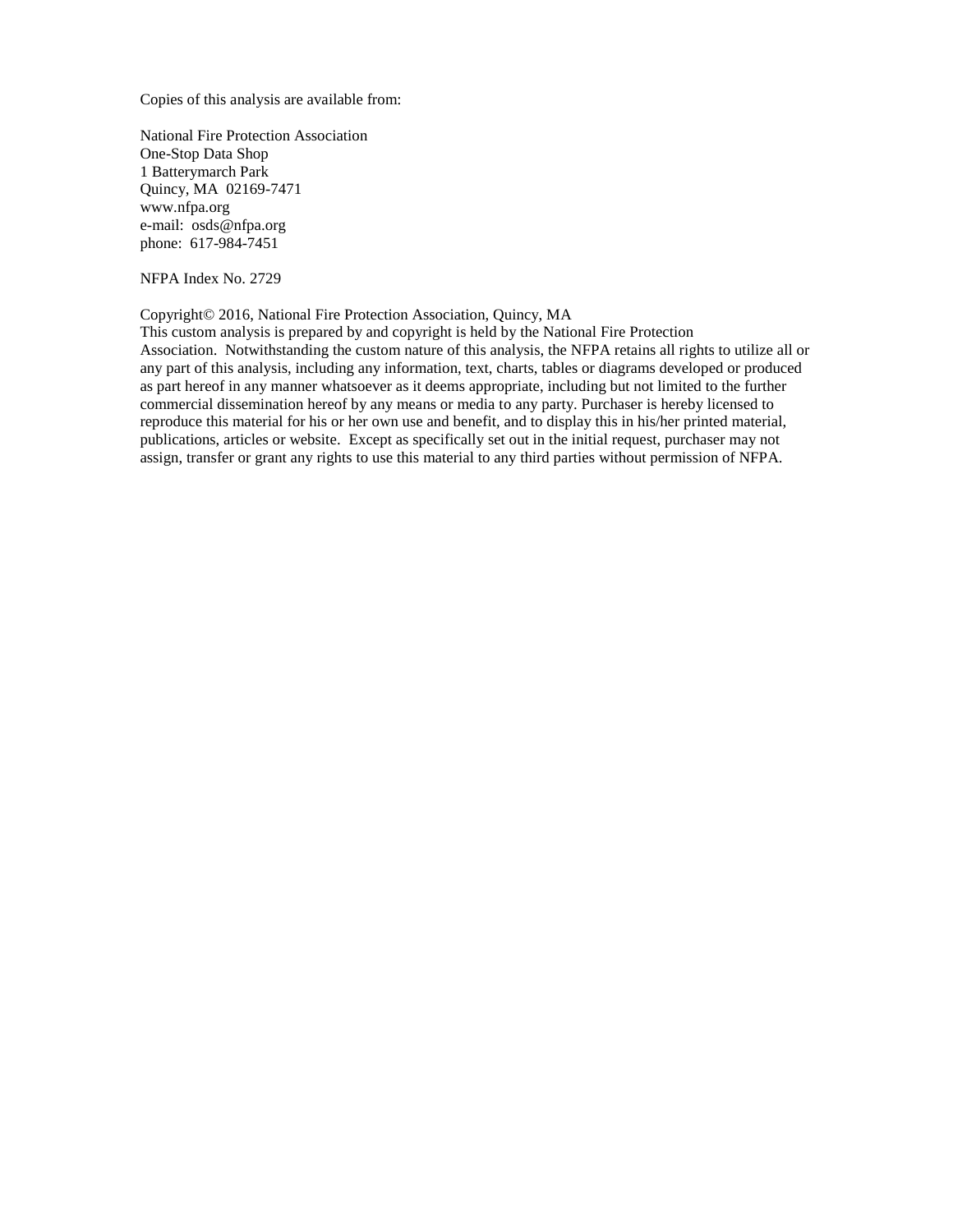## **Table 1.**

## **Career Firefighters per 1,000 Population for all Career Departments by Region, Workweek and Population 2013-2015**

|                  |                  | <b>Population Protected</b> |                        |
|------------------|------------------|-----------------------------|------------------------|
| <b>Region</b>    | <b>Work Week</b> | 250,000 or<br>more          | $25,000$ to<br>249,000 |
| <b>Northeast</b> | 40-45 Hour       | 1.77                        | 2.06                   |
|                  | 46-51 Hour       | 1.96                        | 2.27                   |
|                  | 52-60 Hour       | *                           | 1.69                   |
| Midwest          | 40-45 Hour       | *                           | 1.75                   |
|                  | 46-51 Hour       | 1.73                        | 1.41                   |
|                  | 52-60 Hour       | 1.33                        | 1.43                   |
| South            | 40-45 Hour       | *                           | 2.06                   |
|                  | 46-51 Hour       | 1.28                        | 1.59                   |
|                  | 52-60 Hour       | 1.38                        | 1.72                   |
| West             | 40-45 Hour       | *                           | 1.10                   |
|                  | 46-51 Hour       | *                           | 1.49                   |
|                  | 52-60 Hour       | 0.93                        | 0.99                   |

Source: NFPA Fire Service Survey, 2013-2015.

\_\_\_\_\_\_\_\_\_\_\_\_\_\_\_\_ Note:

- iv. Career rates are shown only for communities over 25,000, where departments are comprised mostly of career firefighters.
- v. Only two stratum are presented due to the limitations of the data used in the analysis.

\*Insufficient data.

i. Only public/municipal U.S. fire departments are included in this analysis. No federal, state, military or commercial fire brigades/services are included.

ii. The rates listed above are based on data reported to the NFPA, and do not reflect recommended rates or some defined fire protection standard.

iii. The rates of the a particular size of community may vary widely because departments face great variation in their specific circumstances and policies including structural conditions, type of service provided to the community, population density and other factors.